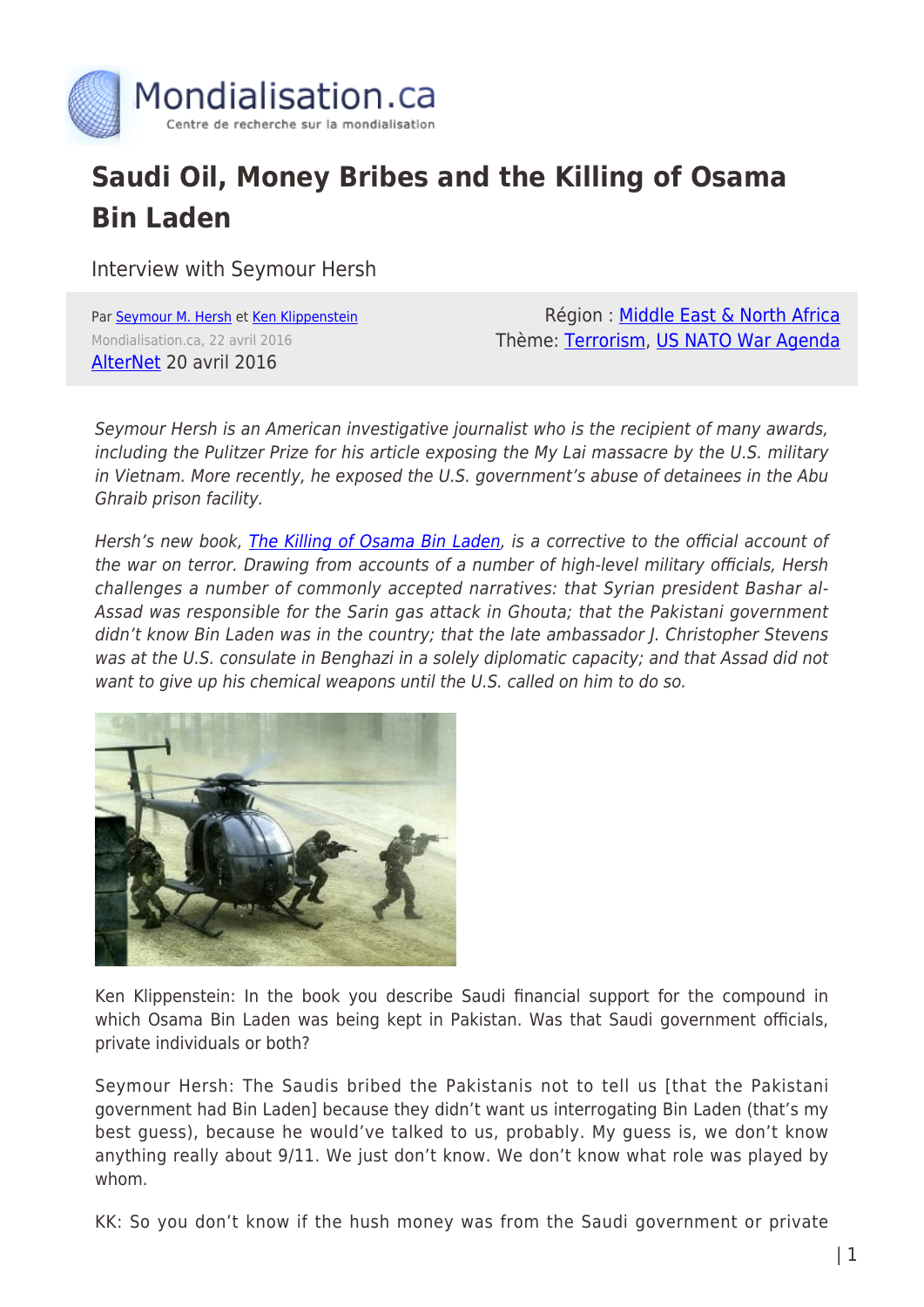individuals?

SH: The money was from the government … what the Saudis were doing, so I've been told, by reasonable people (I haven't written this) is that they were also passing along tankers of oil for the Pakistanis to resell. That's really a lot of money.

KK: For the Bin Laden compound?

SH: Yeah, in exchange for being quiet. The Paks traditionally have done security for both Saudi Arabia and UAE.

KK: Do you have any idea how much Saudi Arabia gave Pakistan in hush money?

SH: I have been given numbers, but I haven't done the work on it so I'm just relaying. I know it was certainly many—you know, we're talking about four or five years—hundreds of millions [of dollars]. But I don't have enough to tell you.

KK: You quote a retired U.S. official as saying the Bin Laden killing was "clearly and absolutely a premeditated murder" and a former SEAL commander as saying "by law we know what we're doing inside Pakistan is homicide."

Do you think Bin Laden was deprived of due process?

SH: [Laughs] He was a prisoner of war! The SEALs weren't proud of that mission; they were so mad it was outed…I know a lot about what they think and what they thought and what they were debriefed, I will tell you that. They were very unhappy about the attention paid to that because they went in and it was just a hit.

Look, they've done it before. We do targeted assassinations. That's what we do. They understood—the SEALs—that if they were captured by the Pakistani police authorities, they could be tried for murder. They understood that.

KK: Why didn't they apprehend Bin Laden? Can you imagine the intelligence we could have gotten from him?

SH: The Pakistani high command said go kill him, but for chrissake don't leave a body, don't arrest him, just tell them a week later that you killed him in Hindu Kush. That was the plan.

Many sections, particularly in the Urdu-speaking sections, were really very positive about Bin Laden. Significant percentages in some areas supported Bin Laden. They [the Pakistani government] would've been under great duress if the average person knew that they'd helped us kill him.

KK: How did it hurt U.S./Pakistan relations when, as you point out in your book, Obama violated his promise not to mention Pakistan's cooperation with the assassination?

SH: We spend a lot of time with [Pakistani] generals Pasha and Kayani, the head of the army and ISI, the intelligence service. Why? Why are we so worried about Pakistan? Because they have [nuclear] bombs. … at least 100, probably more. And we want to think that they're going to share what they know with us and they're not hiding it.

We don't really know everything we think we know and they don't tell us everything… so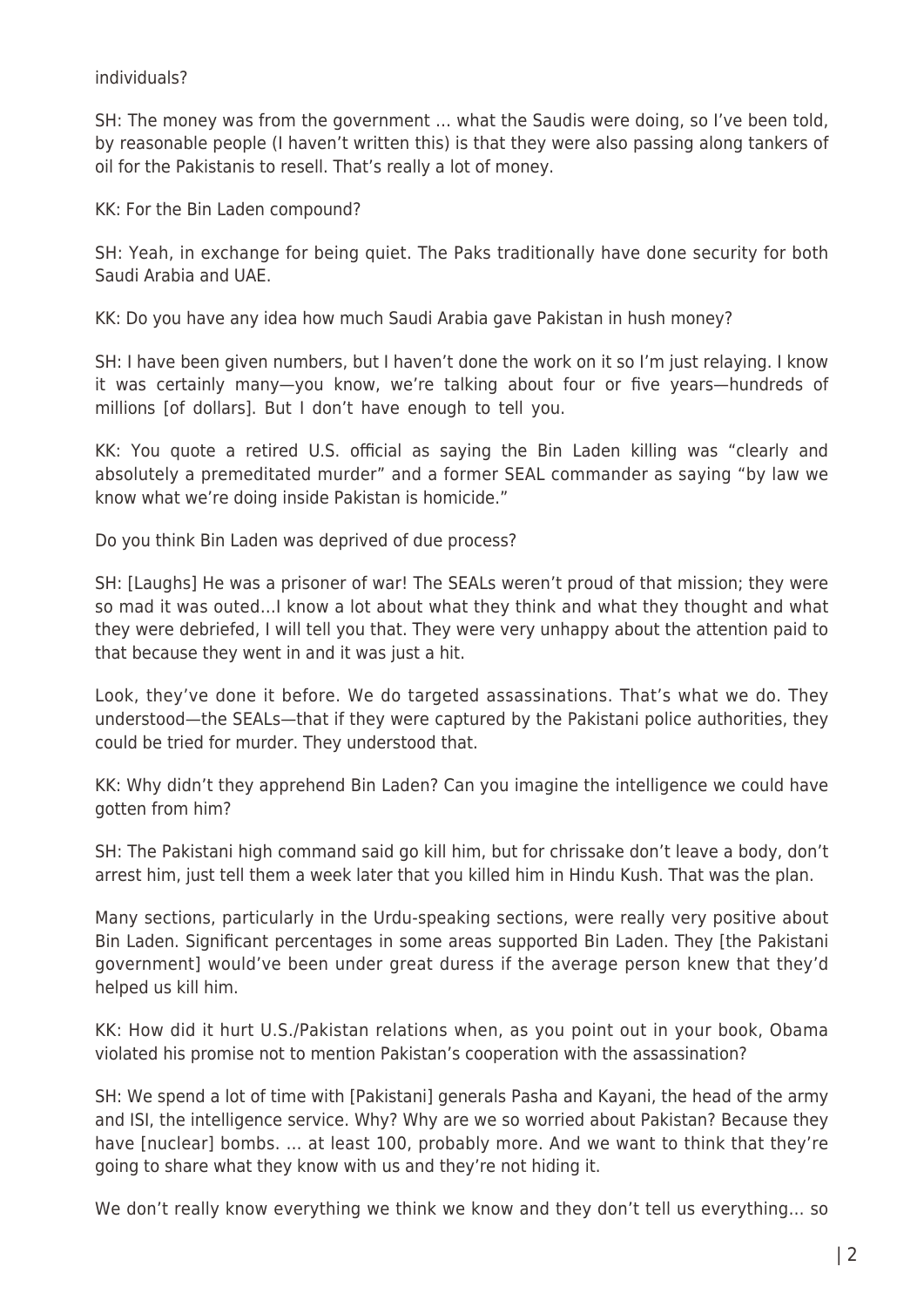when he [Obama] is doing that, he's really messing around with the devil in a sense.

…. He [Bin Laden] had wives and children there. Did we ever get to them? No. We never got to them. Just think about all the things we didn't do. We didn't get to any of the wives, we didn't do much interrogation, we let it go.

There are people that know much more about this and I wish they would talk, but they don't.

KK: You write that Obama authorized a ratline wherein CIA funneled arms from Libya into Syria and they ended up in jihadi hands. [According to Hersh, this operation was coordinated via the Benghazi consulate where U.S. ambassador Stevens was killed.] What was Secretary of State Hillary Clinton's role in this given her significant role in Libya?

SH: The only thing we know is that she was very close to Petraeus who was the CIA director at the time … she's not out of the loop, she knows when there's covert ops. … That ambassador who was killed, he was known as a guy, from what I understand, as somebody who would not get in the way of the CIA. As I wrote, on the day of the mission he was meeting with the CIA base chief and the shipping company. He was certainly involved, aware and witting of everything that was going on. And there's no way somebody in that sensitive of a position is not talking to the boss, by some channel.

KK: In the book you quote a former intelligence official as saying that the White House rejected 35 target sets provided by the Joint Chiefs as being insufficiently painful to the Assad regime. (You note that the original targets included military sites only—nothing by way of civilian infrastructure.) Later the White House proposed a target list that included civilian infrastructure.

What would the toll to civilians have been if the White House's proposed strike had been carried out?

SH: Do you really think that at any time this is discussed? You know who's sanest on this: Dan Ellsberg. When I first met Dan, it was way early—in '70, '71, during the Vietnam War. I think I met him before the Pentagon Papers were around. I remember him telling me that he asked that question at a meeting while planning the war [regarding B-52 targets] and nobody had even looked at it.

You really don't get a very good hard, objective look. You can see a movie in which they seem to do it, but that's not really so.

I don't know if [regarding Syria] they looked at collateral damage and noncombatants, but I do know that in wars in the past, that's never been a big issue. … you're talking about the country that dropped the second bomb on Nagasaki.

KK: In a recent *interview* with the Atlantic, Obama characterized his foreign policy as "Don't do stupid shit."

SH: I read the Jeff Goldberg piece…and it of course drove me nuts, but that's something else.

KK: As you point out in your book, Obama originally wanted to remove Assad. Isn't that the definition of stupid? The power vacuum that would ensue would open Syria up to all kinds of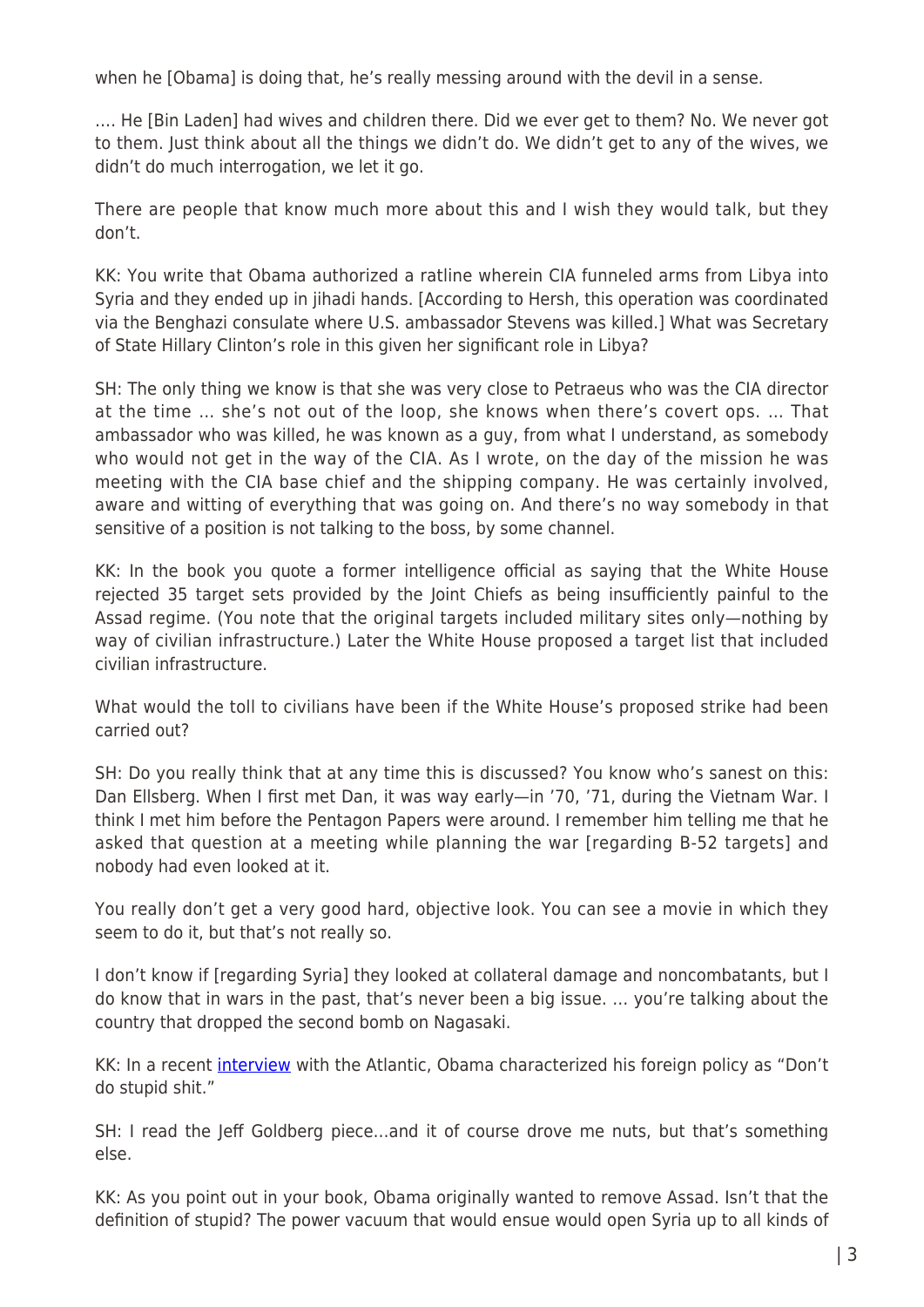jihadi groups.

SH: God knows I can't tell you why anybody does anything. I'm not inside their head. I can tell you that the same question was asked by the chairman of the Joint Chiefs—Dempsey—which is why I was able to write that story about their going, indirectly, behind his [Obama's] back because nobody could figure out why.

I don't know why we persist on living in the Cold War, but we do. Russia actually did a very good job. They not only did the bombing that was more effective than what we do, I think that's fair to say. Russia also did stuff that was sort of more subtle and more interesting: they renewed the Syrian army. They took many major units of the Syrian army offline, gave them R&R and re-equipped them. Got new arms, got a couple weeks off, then they came back, got more training and became a much better army.

I think in the beginning, there's just no question, we wanted to get rid of Bashar. I think they misread the whole resistance. Wikileaks is very good on this…there's enough State Department documents that show that from 2003 on, we really had a policy—not very subtle, not violent, but millions of dollars given to opposition people. We certainly were not a nonpartisan foreign government inside Syria.

Our policy has always been against him [Assad]. Period.

One of the things that comes across just in the current stories about all the travails we're having about ISIS allegedly running all these terror teams in Brussels and in the suburbs of Paris… it's very clear, ironically, that one of the things France and Belgium (and a lot of other countries) did was after the Syrian civil war began, if you wanted to go there and fight there in 2011-2013, 'Go, go, go… overthrow Bashar!'

So they actually pushed a lot of people to go. I don't think they were paying for them but they certainly gave visas. And they would spend four or five months, come back and do organized crime and get in jail and next thing you know they're killing people. There's a real pattern there.

I do remember when the war began in 2003, our war against Baghdad, I was in Damascus working for The New Yorker then and I saw Bashar and one of the things he told me, he said, 'Look, we've got a bunch of radical kids and if they want to go fight, if they want to leave the mosque here in Damascus and go fight in Baghdad, we said fine! We even gave them buses!'

So there's always been a tremendous, Why does America do what it does? Why do we not say to the Russians, Let's work together?

KK: So why don't we work closer with Russia? It seems so rational.

SH: I don't know. I would also say, why wasn't the first door we knocked on after 9/11, Russia's? They just had a terrible 10-year war with Chechnya. Believe me, the Chechen influence in the Sunni world in terms of jihadism is strong. For example I've been told by my friends in the intelligence community that al-Baghdadi (who runs ISIS) is surrounded by a lot of guys with experience in Chechnya. A lot of people involved in that operation did.

So who knows the most about jihadism? You look at it from the Russian point of view—we never like looking at things from other people's point of view.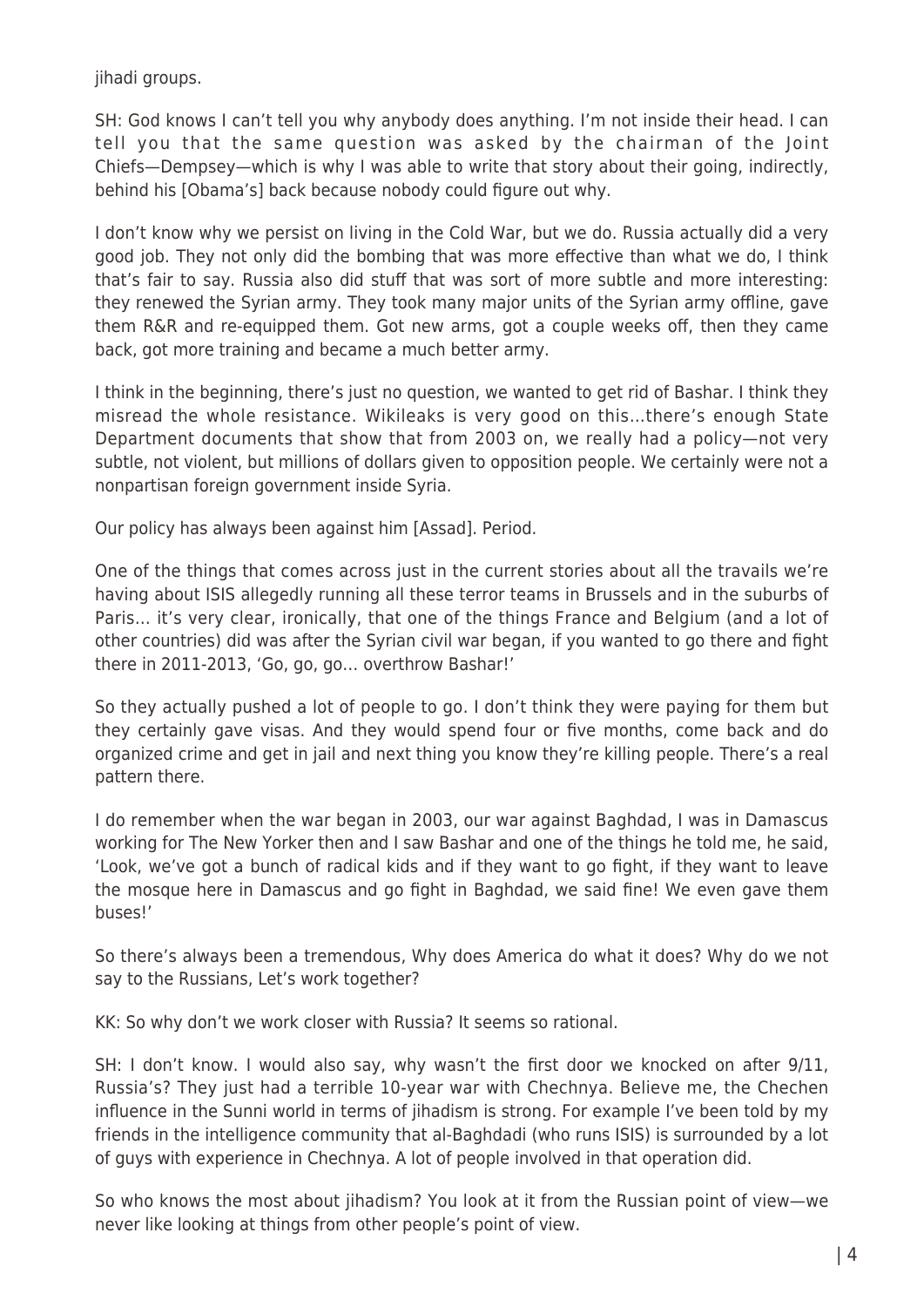KK: In the book you quote a Joint Chiefs of Staff adviser who said that Brennan told the Saudis to stop arming the extremist rebels in Syria and their weapons will dry up—which seems like a rational request—but then, you point out, the Saudis ramped up arms support.

Seymour Hersh: That's true.

KK: Did the U.S. do anything to punish the Saudis for it?

SH: Nothing. Of course not. No, no. I'll tell you what's going on right now … al Nusra, certainly a jihadist group… has new arms. They've got some tanks now—I think the Saudis are supplying stuff. They've got tanks now, have a lot of arms, and are staging some operations around Aleppo. There's a ceasefire and even though they're not part of it, they obviously took advantage of the ceasefire to resupply. It's going to be bloody.

KK: Just to be clear, the U.S. hasn't done anything to punish or at least disincentivize the Saudis from arming our enemies in Syria?

SH: Quite the contrary. The Saudis and Qatar and the Turks put money into those arms [sent to Syrian jihadis].

You're asking the right questions. Do we say anything? No. Turkey's Erdogan has played a complete double game: for years he supported and accommodated ISIS. The border was wide open—Hatay Province—guys were going back and forth, bad guys. We know Erdogan's deeply involved. He's changing his tune slightly but he's been deeply involved in this.

Let me talk to you about the sarin story [the sarin gas attack in Ghouta, a suburb near Damascus, which the U.S. government attributed to the Assad regime] because it really is in my craw. In this article that was this long series of interviews [of Obama] by Jeff Goldberg…he says, without citing the source (you have to presume it was the president because he's talking to him all the time) that the head of National Intelligence, General [James] Clapper, said to him very early after the [sarin] incident took place, « Hey, it's not a slam dunk. »

You have to understand in the intelligence community—Tenet [Bush-era CIA director who infamously said Iraqi WMD was a "slam dunk"] is the one who said that about the war in Baghdad—that's a serious comment. That means you've got a problem with the intelligence. As you know I wrote a story that said the chairman of the Joint Chiefs told the president that information the same day. I now know more about it.

The president's explanation for [not bombing Syria] was that the Syrians agreed that night, rather than be bombed, they'd give up their chemical weapons arsenal, which in this article in the Atlantic, Goldberg said they [the Syrians] had never disclosed before. This is ludicrous. Lavrov [Russia's Foreign Minister] and Kerry had talked about it for a year—getting rid of the arsenal—because it was under threat from the rebels.

The issue was not that they [the Syrians] suddenly caved in. [Before the Ghouta attack] there was a G-20 summit and Putin and Bashar met for an hour. There was an official briefing from Ben Rhodes and he said they talked about the chemical weapons issue and what to do. The issue was that Bashar couldn't pay for it—it cost more than a billion bucks. The Russians said, 'Hey, we can't pay it all. Oil prices are going down and we're hurt for money.' And so, all that happened was we agreed to handle it. We took care of a lot of the costs of it.